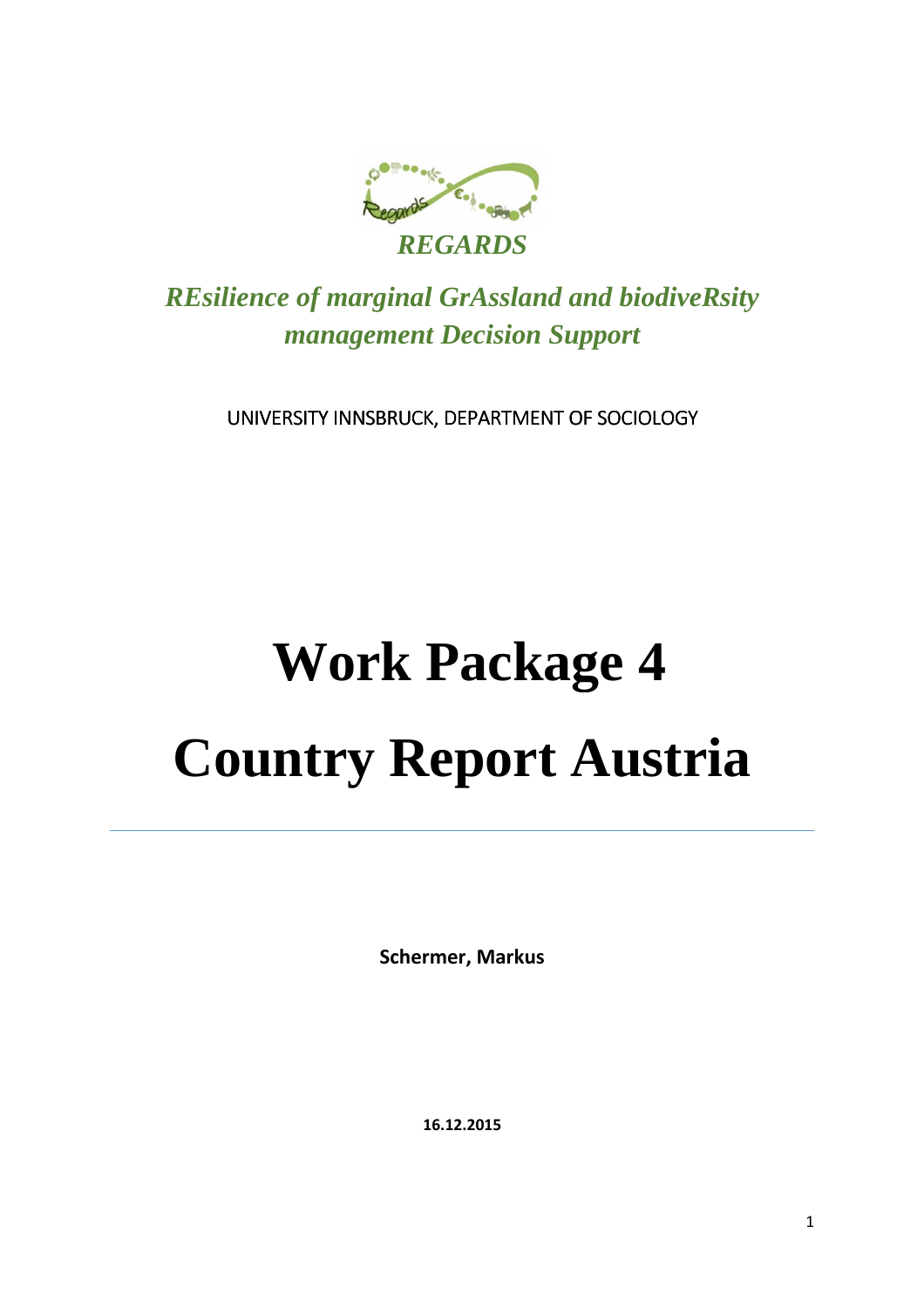## Content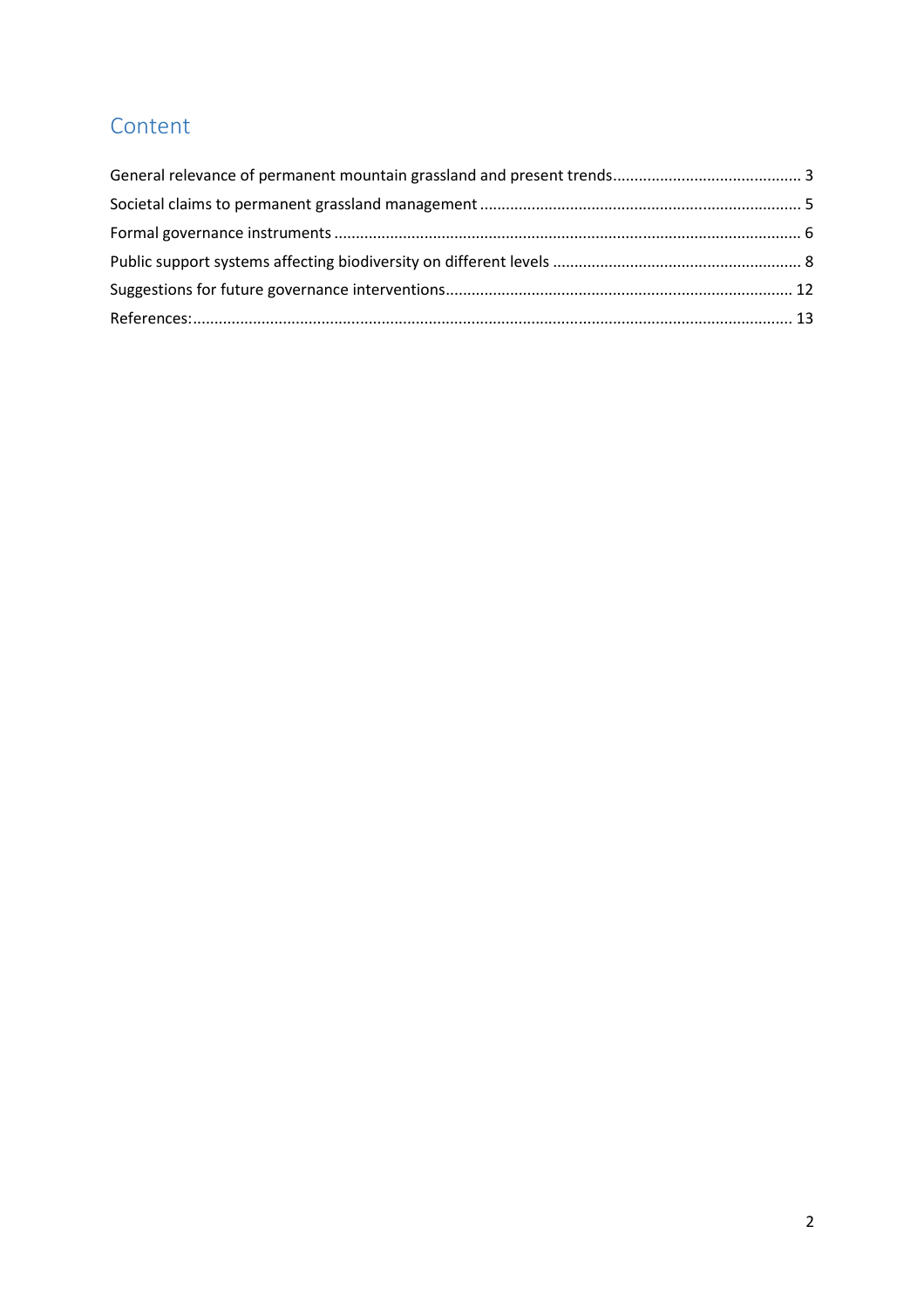## General relevance of permanent mountain grassland and present trends



**Figure 1: Spatial distribution of farms with grassland in Austria (Buchgraber et al, 2011)** 

Figure 1. Spatial distribution of Austria's farms and their classification in respect of the share of grassland farmed

In Austria grassland is dominating alpine regions. In the most western Provinces Vorarlberg, Tirol and Salzburg the share of grassland within the total utilized agricultural area is 97%. The units of land are generally small, two third are below 05 ha and only 1,6% are larger than 5 ha. In terms of altitude distribution, 34% of all grassland areas are at altitudes of up to 600 metres, 17% are between 600 and 800 meters and almost 50% are above 800 meters (INVEKOS, 2009 in Buchgraber et al 2011).

Around 50 years ago, all grassland- and cattle farmers in Austria still carried out a very extensive form of grassland farming. Meadows in mountain regions were mowed once or twice annually and those in the favorable locations two or three times, and together with the pasture areas they were the main providers of ruminant forage. The fertilization of meadows and pastures was based almost exclusively on the use of the farm's own manure. While farming practices have changed rapidly in the more favorable areas, according to Buchgraber et al. (2011) in mountain areas traditional farming has only been changed slightly so that the meadows there today are still mowed twice or a maximum of three times annually. Mineral nitrogen is hardly used in the mountain locations and, moreover, with two to four kilograms per dairy cow the daily amounts of concentrates are at a comparatively low level (Buchgraber et al. 2011).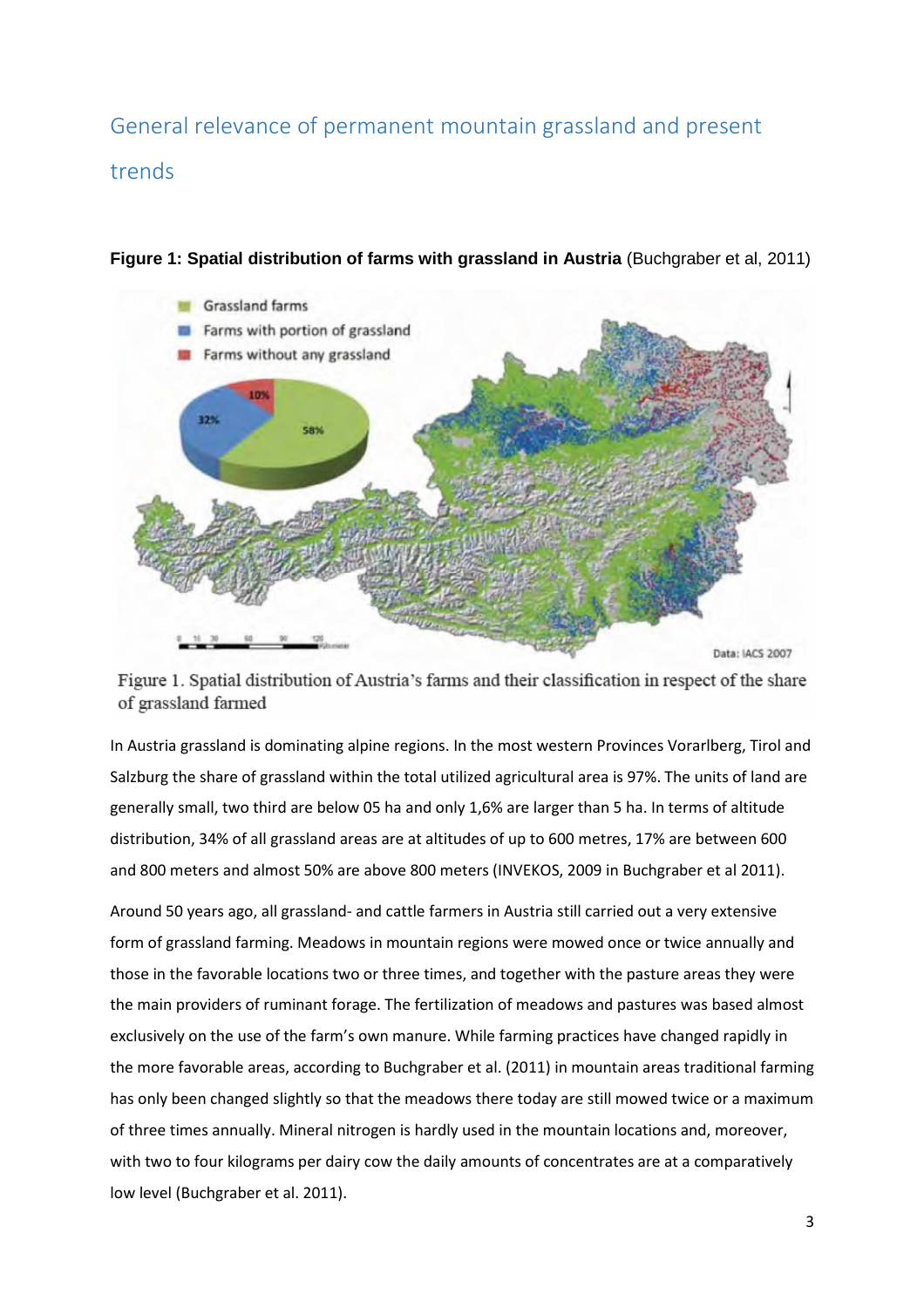Currently about 60% of permanent grasslands are extensively utilized, such as alpine pastures, extensive meadows and pastures (Pötsch 2009). However this share is rapidly decreasing. Groier (2007) describes the decline of permanent grassland - especially of extensive grassland - in Austria and analyses the reasons and the problems resulting out of it. A long term comparison reveals that between 1960 and 2003 the share of permanent grassland has declined by 21% while the more intensive forms have even increased by 16%. Especially the extensive but ecologically valuable forms (Alpine pastures, extensive meadows) have been drastically reduced by 40%.

 Groier describes the current trend (from 2000 to 2006) as a polarization into production oriented intensively used grassland and nature protection oriented extensive grassland. Production oriented intensive grassland (with more than three cuts annually) has been made possible by new technical devices for harvest and conservation (silage) which matches the increase of productivity in animal husbandry.

The polarization described by Groier (2007) has consequences on biodiversity and landscape development. The intensification of dairy breeding results in increased milk yields per cow, which are concentrated in fewer farms. In general the overall number of cows in mountain areas is decreasing. The remaining cows are heavier and therefore to some extend less fit for alpine pasturing. This results in a quantitative and qualitative reduction of biodiversity on alpine pastures. If there are fewer cows in alpine meadows succession by forest in lower lying alpine meadows and pastures will be the result. In general the status of biodiversity is higher on extensive alpine meadows than in forests. Furthermore there is the fear that too much forest would reduce landscape attractivity and have ultimately possibly negative consequences on tourism. As consumers associate grassland with flowering meadows and plant variety, which is generally not found in intensively managed grassland, a loss of attractivity is noted also in the case of intensification (Pötsch 2009).

Thus both, intensification and abandonment result in a loss of biodiversity. According to Pötsch (2009) an abandoned plot lost within 8 years 50% of the original species on level ground and 5% on the slope. At the same time a number of undesirable species (ferns, shrubs, poisonous plants) invaded the plot. Even if alpine pastures are not completely abandoned, changes of management in comparison to traditional practices are inevitable. Guggenberger et al (2014) describe the traditional management of alpine pastures as a combination of different animals as follows: lactating cows need fodder of best quality and quantity. Therefore the areas close to the huts are cultivated most intensively and fertilized with the dung from the alpine barn. Calves, sheep and goats are herded in more distant pastures. If dairy cows are not kept on alpine pastures anymore (due to intensification of dairy with highbred cows as described above), pasture management changes rapidly. Normally there is no permanent herdsmen necessary and the animals are supervised from the main farm by

4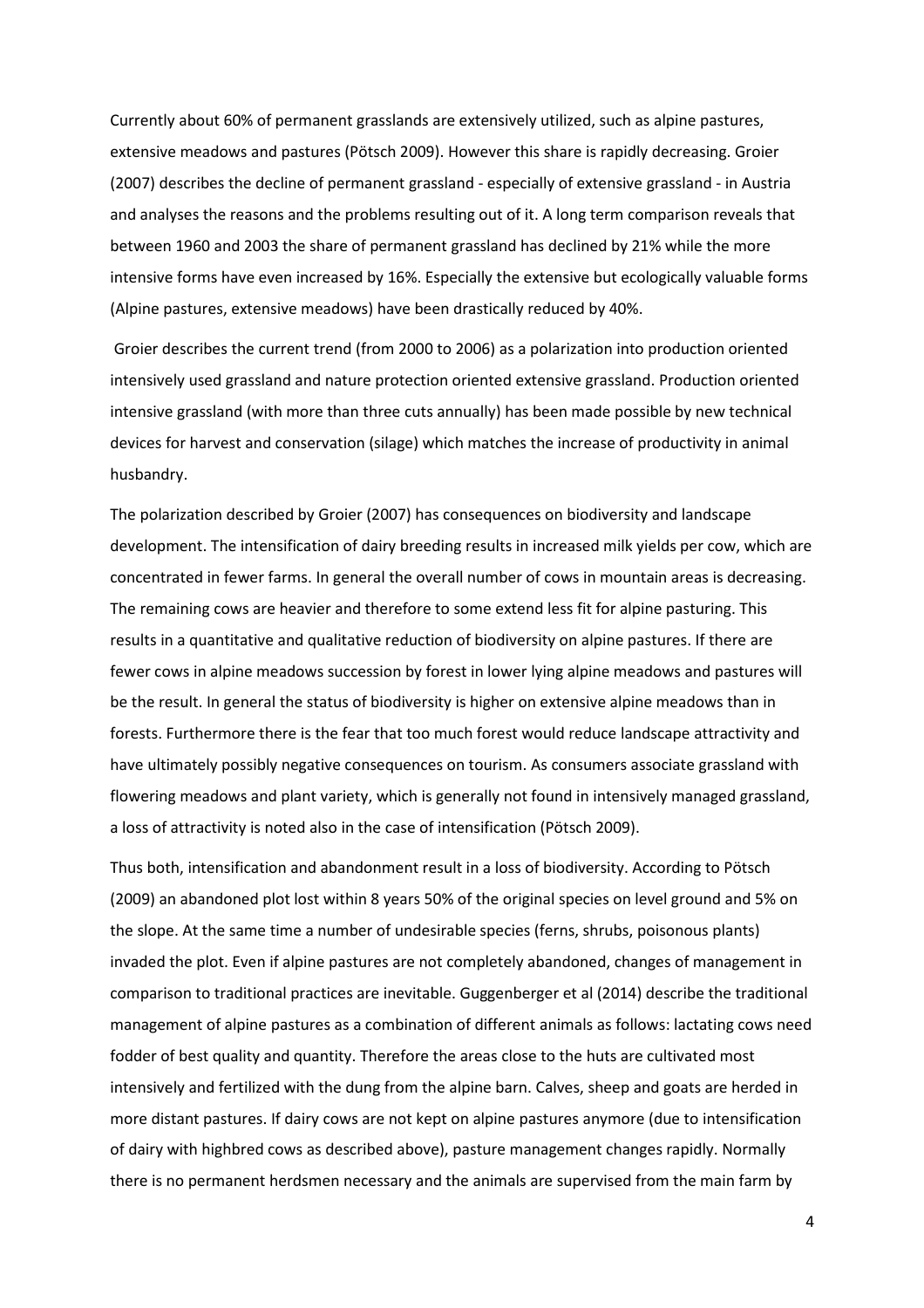occasional trips to the alpine pasture. Therefore the animals stay close to the hut and graze the formerly intensively managed areas. Grazing pressure on more distant pastures decreases. Especially on the margins depending on the altitude other species of plants invade. In lower elevations forest encroaches, in higher altitudes grasses and herbs are replaced by shrubs. In the intensive grazed areas around the hut problem weeds emerge due to eutrophication.

Groier (2007) elaborates further on the consequences for regional economy. He fears that farming in the mountains might become a 'living museum' with the only function to preserve the current status of landscape or that landscape preservation will be kept up only in touristic hotspots by non-farming employees. Consequently this would reduce agricultural innovation and rural development activities. Extensive and organic farming practices are a base for supply chains which have the potential together with local processing and direct sales to tourism to give substantial impetus to gastronomy and local trade. Together with the necessary educative programs such innovative practices could result in a dynamic development of a region.

#### Societal claims to permanent grassland management

Pötsch (2009) categorizes the functions of (permanent) grassland in analogy to the functions of forests, which are formulated explicitly in the Austrian forest legislation (Forstgesetz 1975, BGBL 440/1975), into:

- Welfare function: grasslands are central elements of cultural landscapes, are a habitat for flora and fauna, a CO2 storage, and provider of oxygen.
- Protection function: they are a filter and storage for water, they provide protection against erosion and avalanches.
- Recreation function: many permanent grasslands like alpine pastures and meadows are the basis for leisure activities, tourism and hunting
- Utility function: permanent grasslands are the basis for the production of milk, meat and energy.

Pistrich and Wyrtrzens (2005) describe the societal claims for grassland in Austria on a national and local level. To elicit the guiding societal principles for grassland development in Austria they analyzed 141 legal documents and 349 political documents. They found a rather limited number (26 documents) where goals focusing explicitly on grassland are laid down. These concern mainly alpine pastures. Laws for the protection of alpine pastures (Almschutzgesetze) exist in Styria and Tyrol, regulations can be found in the law concerning the support of farming (Landwirtschaftsförderungsgesetz) of Salzburg and law to maintain pasturing in Lower Austria.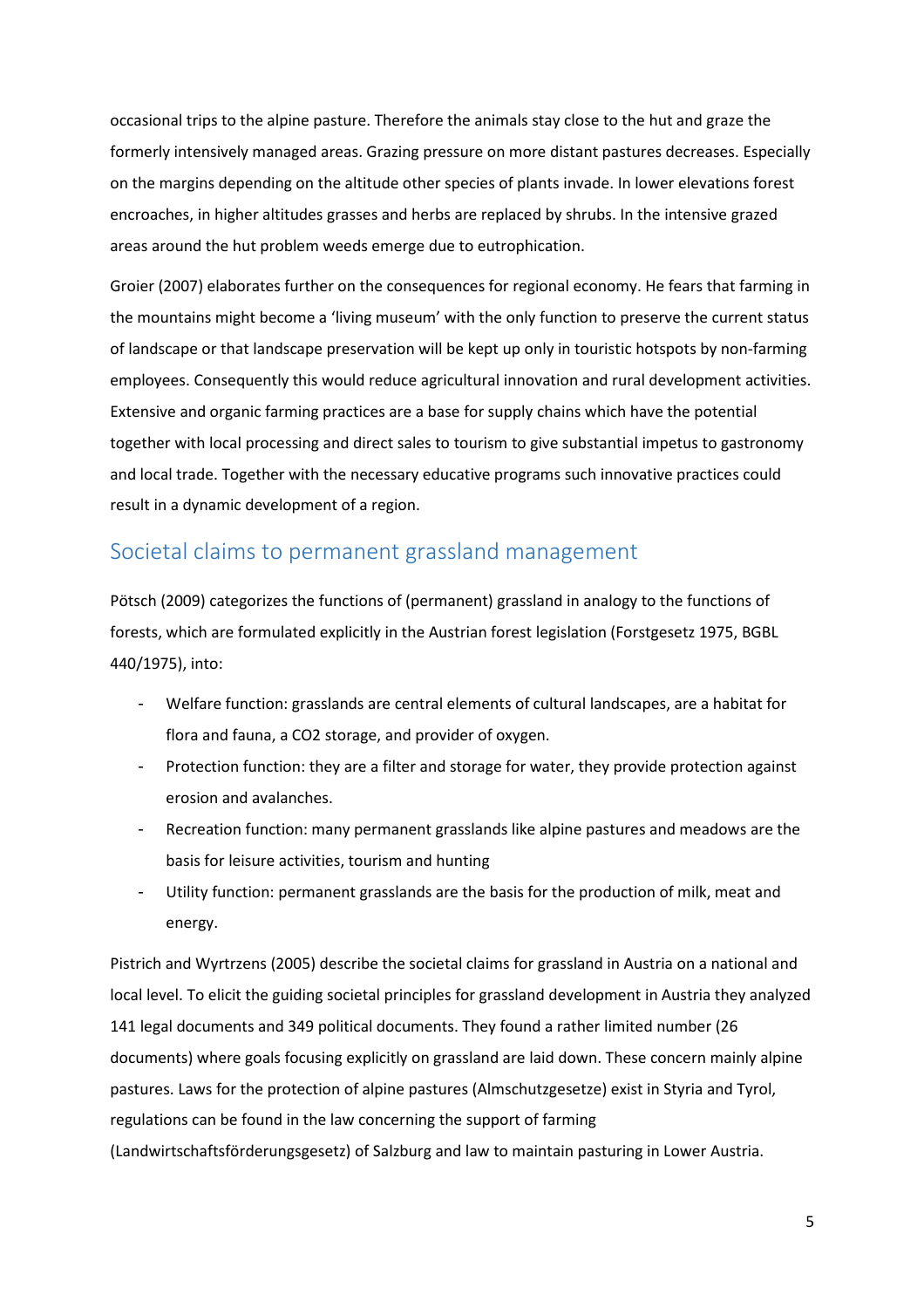Among the documents which state goals with indirect relevance on grassland the authors found 144 documents formulating goals of landscape ecology, 99 documents with agrarian sectoral goals and 64 documents with socioeconomic goals. While documents by agrarian stakeholders favor quality and quantity of fodder production, those from environmental actors demand extensive use and preservation of cultural landscape elements like nutrient poor, wet or dry grasslands. In total Pistrich and Wytrzens identified 28 agrarian objectives, 18 socio-economic and 25 landscape ecology oriented goals.

**Agrarian** 'Leitbilder' have in general two different orientations, one claiming that agriculture needs to be competitive on the world market with little financial support and protectionism, the other focusing on multifunctional agriculture.

**Socio-economic** goals relate to general tasks of agriculture, like sustainable provisioning of food, food security in times of crisis, protection against natural hazards, contribution to regional identity and culture. Specific interests include preservation of cultural landscape, access to recreational areas, preservation of endemic wildlife etc.

**Landscape ecology** goals relate to the concept of sustainability, preservation of natural resources, species and biotope conservation.

Out of this analysis of societal goals Pistrich and Wytrzens (2005) deduct a number of criteria for future grassland use which are oriented on the principle of sustainability.

#### Formal governance instruments

Greif et al (2005) report that the Austrian Agri-environmental Program (Österreichisches Programm für umweltgerechte Landwirtschaft, ÖPUL) has in particular a relevance for grassland farming: farms in mountain areas participate to a higher degree with 75,4% as compared to other regions (60-70%). With increasing natural handicaps the participation increases as well (handicap zone 1: 60.4%, handicap zone 4: 92,9%). Among grassland based fodder producing farms the participation is highest (90%), followed by mixed farming with 87% versus the national average of 71%. Within the ÖPUL the measure "basic support" covered 93% of the total ÖPUL area. This measure includes LSU limits per ha and prescriptions for preserving landscape elements and the grassland share of the total acreage. Further important measures include "organic farming" (covering 17% of the grassland area, leaving apart alpine pastures), "renunciation of intensification" (24% of grassland area), "mowing of steep slopes", "alpine pasturing", "structural payments for less favored areas". Especially in mountain areas the public support programs are vital for the preservation of extensive permanent grassland.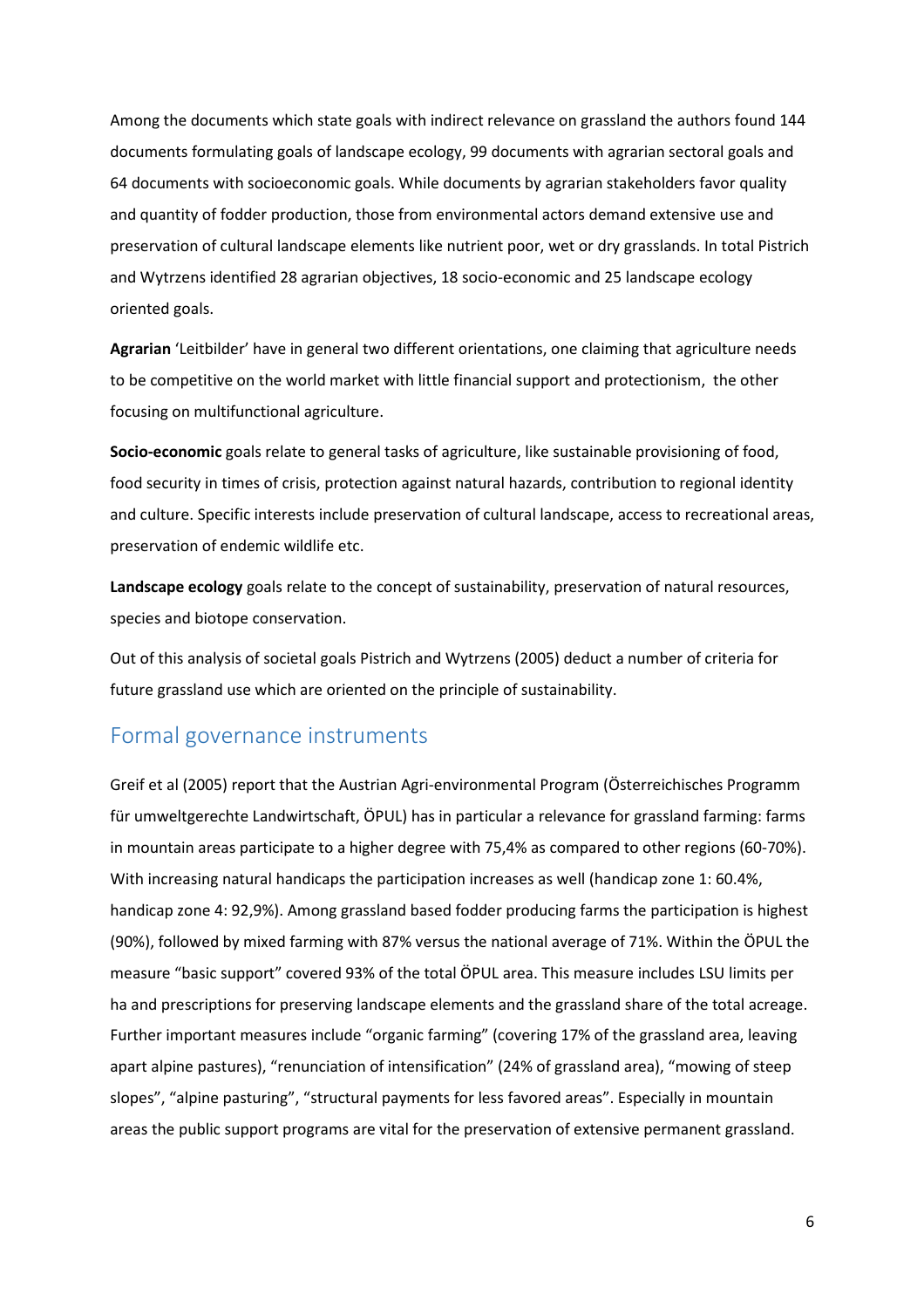According to Pötsch (2009) the participation of farmers in the environmentally important measures of the Austrian agro-environmental program ÖPUL differs strongly. While in extensively utilized grassland regions the share of areas under measures like mowing steep slopes, mountain meadows, alpine pasturing and natural protection is about 16-20%, it is negligible in intensive grassland areas (Pötsch 2009).

Hovorka (2011) evaluated the role of the compensations for natural handicaps, which is part of the structural payments and concludes that these payments are crucial for farmers to continue farming and thus for the preservation of permanent grassland in less favored areas.

Several regional states have started programs to counter negative effects of changes in the management of alpine pastures by developing various alpine pasture revitalization programs. They give financial support and elaborate alpine pasture management plans in order to encourage a more even herding. Active removal of shrubs and mountain pine is recommended (Guggenberger et al 2014). Penker (2002) lists a number of interventions out of the perspective of nature protection which are relevant for grassland cultivation in Lower Austria which include a number of regional instruments on top of the already mentioned ÖPUL measures plus some EU-instruments like Natura 2000. An evaluation of the "Salzburger Regionalprojekt für Grundwasserschutz und Grünlanderhaltung" (Suske 2012) underpins the contribution of regionally adapted measures and lists a number of recommendations for the further adaptation of the program which include amongst other compulsory participation of farmers in courses to enable self-evaluation.

On a local level Pistrich and Wytrzens (2005) investigated which planning instruments are relevant for certain plots. They identified a number of directives relating to protection of water resources, natural hazards, landscape protection, touristic activities like skiing slopes, spatial planning zones etc. The listing shows that a large number of public planning interventions exist, but that also private actors like tourism enterprises impact on land management.

Pistrich and Wytrzens (2005) conducted interviews to compare the directives found with the understanding of the plot owners and they found out that in Tyrol for instance most owners did not mention the natural hazard protection. They conclude that these planning interventions have no significant implication on their land management. On the other hand farmers overestimated the protection of agricultural land against other uses, like building etc. (so called "landwirtschaftliche Vorrangflächen") in spatial planning documents. In order to elicit their values and norms the interviewed farmers were asked to rate the functions of grassland in general and of their own fields. Quality production, safeguarding the enterprise and sustainability were rated highest, while prestige, quantity of production and preservation of rare species received the lowest values.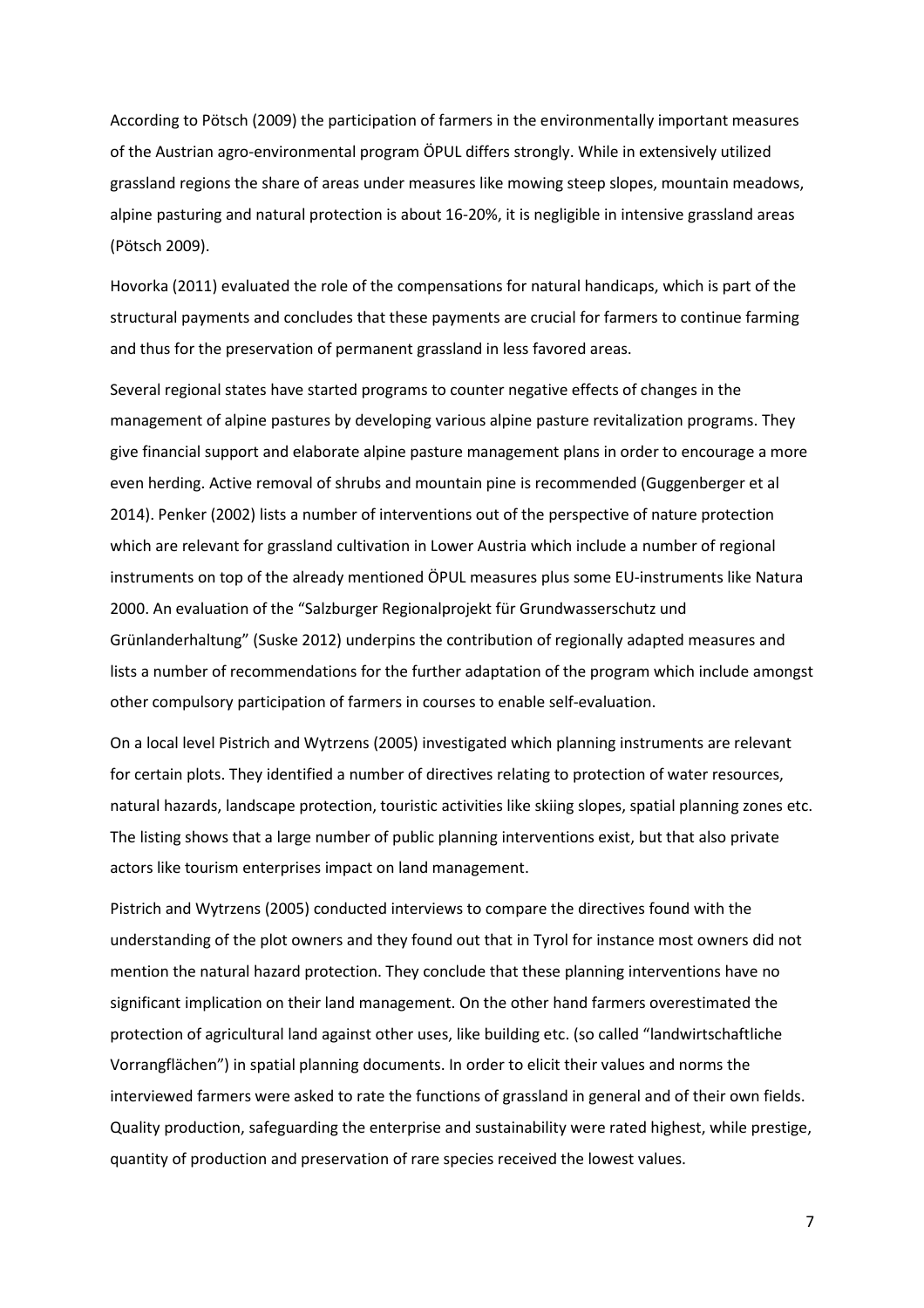## Public support systems affecting biodiversity on different levels

The EU budget for agriculture investments is divided in two pillars.

- 1) market interventions, coupled subsidies and direct income support (Single Farm Payments /SFP)
- 2) Rural development payments

#### **Graph 1: Subsidy System GAP**



The distribution of the money varies between the EU member states. Farmers receiving subsidy from the first pillar (SFP) are obliged to manage their land in good agricultural and environmental condition (cross-compliance). Subsidies from the second pillar focus on maintaining agriculture and want to generate a biodiversity friendly management regime.





Source: bmlfuw: Invekos 2013; Grüner Bericht Austria 2012, own calculations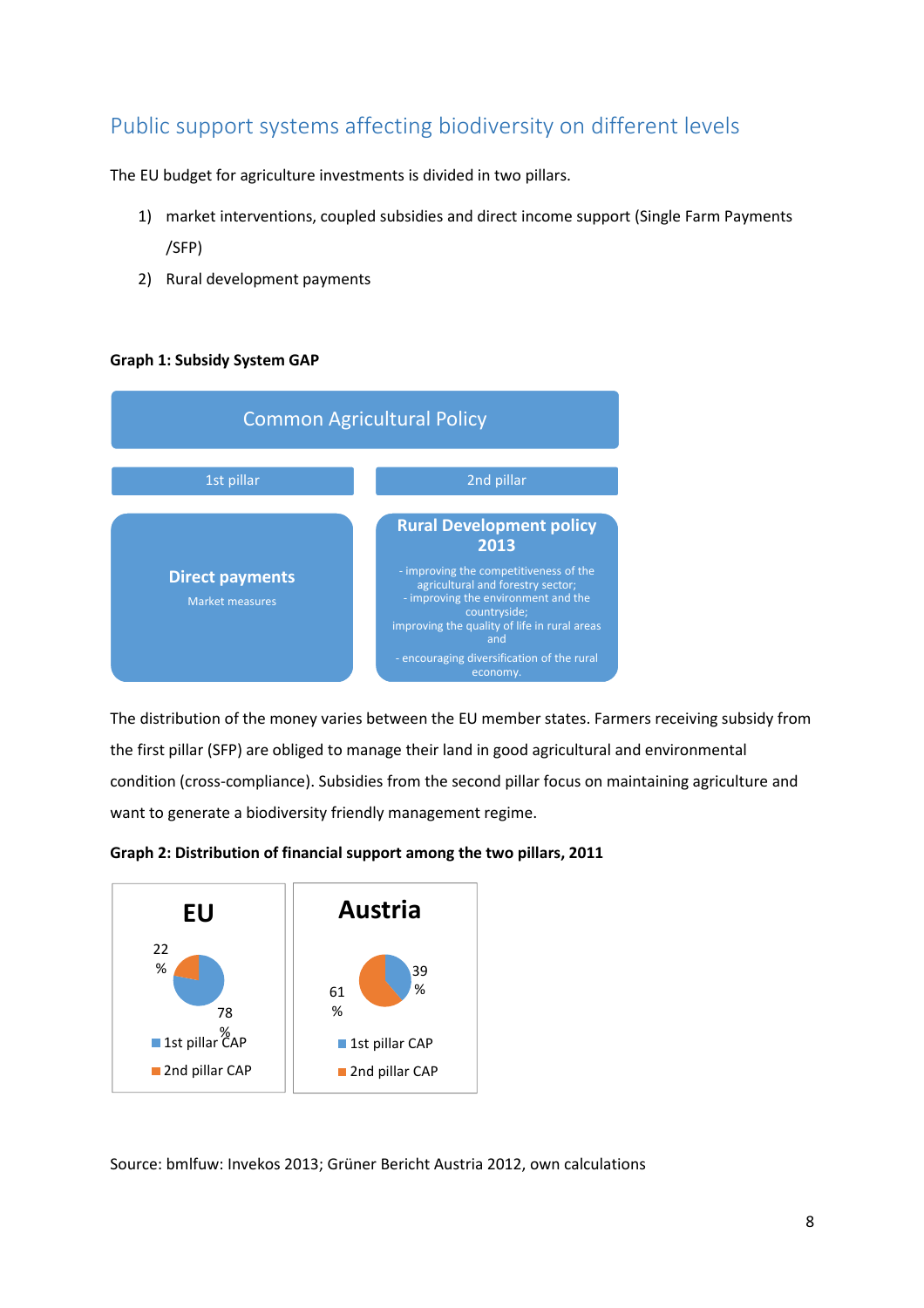In Austria the priority areas for agriculture were identified through a consultative process. The areas include the environmental program, compensatory allowances for farmers in mountainous regions and subsidies for investment (OECD 2013: 143).

## **Payments to compensate for natural handicaps to farmers in mountain** areas (VO (EG) Nr.

1698/2005, Art. 37) are one of the most important financial sources for mountain farmers.

The farmers have to conform with the cross compliance requirements to receive the subsidies, including basic requirements for good the obligation to preserve the land in good agricultural and environmental condition, which includes to preserve permanent grassland (Lebensministerium 2010b). The specific criteria include that at least 2 ha of agricultural land has to be managed a whole year from the beginning of the calendar year for which he / she has received the first payment for at least 5 years.

The amount of the subsidy varies according to farm size (distinction between farms below 6 ha, farms between 6ha and 60 ha, farms between 60ha and 100ha) the level of mountain farm cadastral points (as indicators of the handicap), management use (meadows, grazing land, and communal pastures) and weather ruminants are kept or not (Lebensministerium, 2010, 156). The rates vary between 70€/ha and 250€/ha while the average amount is 196€/ha (ibid.).

**Payments according to the agri-environmental program ÖPUL** (Article 36 (a) (iv) of Reg. (EC) N° 1698/2005) have a high relevance for grassland preservation.

The measure, which was during the last programming period operated under the heading "ÖPUL 2007", aims mainly to the environmentally friendly management of agricultural land. The main objectives are to preserve the cultural landscape and protect nature (in particular relating to biodiversity), to reduce the use of resources (in particular, issues relating to soil, air and water) and greening and water conservation (in particular relating to soil and water)

Every five years the farmers have the possibility to join the program. If they quit the scheme earlier, they are obliged to pay back the amount of funding received so far unless they have quit farming altogether.

The effect of the measure on biodiversity is evaluated by indicators, including the agricultural land area in Natura 2000 sites and the Farmland Bird Index (FBI) which measures population trends of common bird species in cultural landscape (Lebensministerium 2010b). The bird species biodiversity correlates very well with the overall biodiversity so the farmland bird index suits well as an indicator for assessing the effects of the agri-environment measure on biodiversity. The data collection is done by "Bird Life Austria" (http://www.birdlife.at/). A further indicator relates to High Nature Value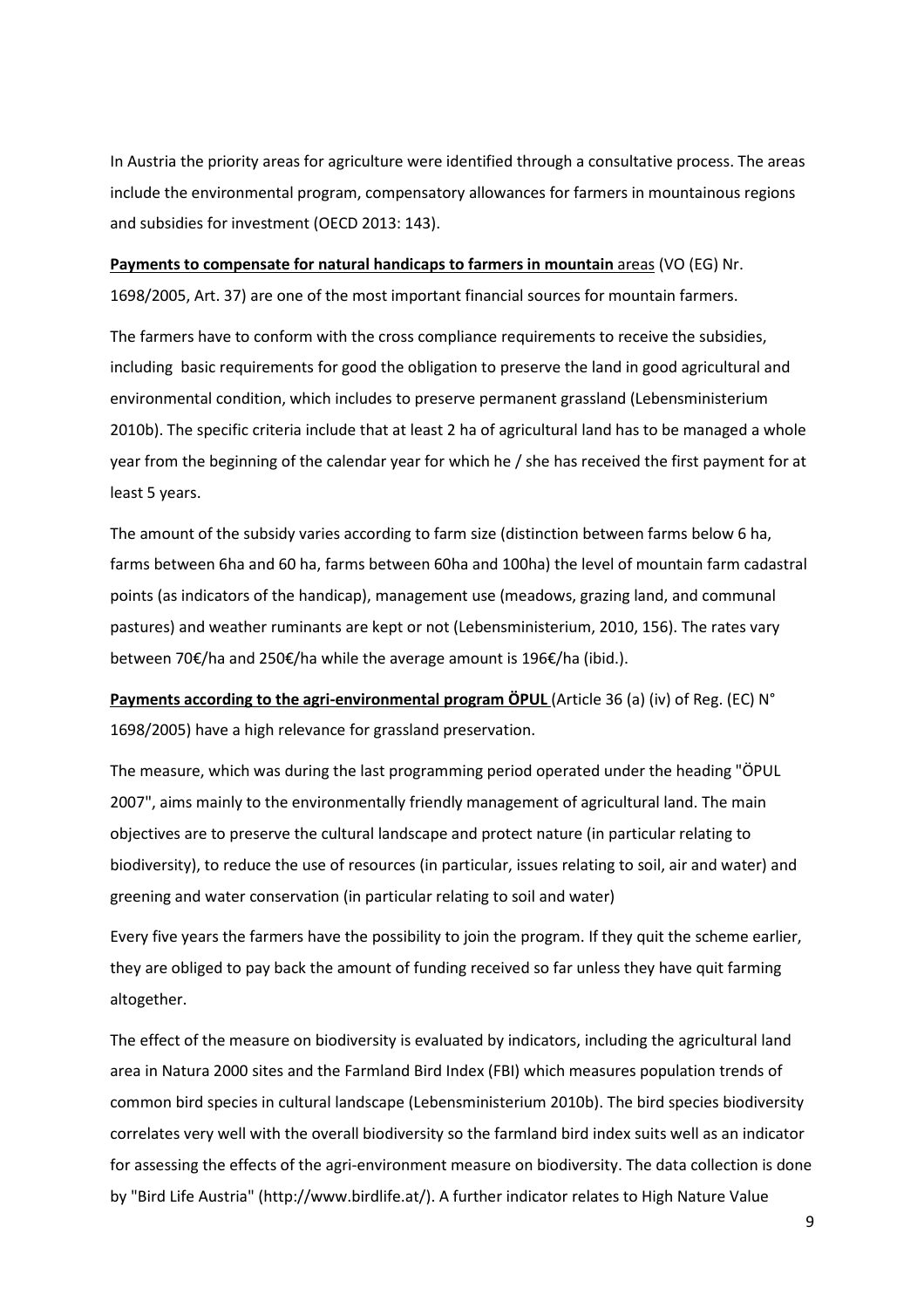Farmland (HNVF). The basic idea of the HNVF concept is that agricultural land which are managed with less intensity have generally a higher biological diversity. This includes in Austria for example extensive grazing systems, such as pastures and meadows where low stocking rates indicate low productivity and an extensive land management. It includes also extensively managed meadows with a low cutting frequency and low fertilizer use and so a high biodiversity.

The evaluation has, amongst others, to answer the question to what extent agri-environmental measures have contributed to maintaining or improving habitats and biodiversity. The strict conservation measures have fortunately a significantly positive trend, there was an area increase of 18.9% from 2007 to 2009 and an increase of the participating farms by 10.5% in Austria. The "compensatory" elements or 'counter-trends "(including nature protection measures and measures for the preservation of traditional land management as mowing of steep surfaces and preservation of scattered fruit tree stands) are out of a perspective of biodiversity also evaluated positively.

|       |  |  | Table 1. Grassland relevant ÖPUL-measures and their influence on yield factors (Buchgraber et al |
|-------|--|--|--------------------------------------------------------------------------------------------------|
| 2011) |  |  |                                                                                                  |

|                                                               |                           |                           |                                        |                 | fertilisation     |                    |            | utilisation |                     |                     | plant stand  |          |                                    |  |
|---------------------------------------------------------------|---------------------------|---------------------------|----------------------------------------|-----------------|-------------------|--------------------|------------|-------------|---------------------|---------------------|--------------|----------|------------------------------------|--|
| ÖPUL-measures                                                 | number of<br>farms (2010) | total area in<br>ha(2010) | grassland<br>therefrom<br>in ha (2010) | intensity level | date <sup>5</sup> | type of fertiliser | date       | frequency   | type of utilisation | forage conservation | ploughing up | renewing | weed control                       |  |
| organic farming                                               | 20,789                    | 414,148                   | 231,881                                | $\times$        |                   | ×                  | $\times^1$ | $\times^1$  |                     | $\times$            | $\times$     | $\times$ | $\times$                           |  |
| environmental friendly use of<br>arable land and grassland    | 67,305                    | 1.286,793                 | 468,802                                | $\times$        |                   |                    | $\times^1$ | $\times^1$  |                     |                     | $\times$     |          |                                    |  |
| abdication of yield increasing                                | 38,400                    | 408,965                   | 371,895 <sup>2</sup>                   | $\times$        |                   | $\times$           | $\times^1$ | $\times^1$  |                     |                     | $\times$     |          | $\times$                           |  |
| substances on grassland<br>abdication of silage production    | 9,999                     | 113,993                   | 111,0573                               | $\times$        |                   | $\times$           | $\times^4$ | $\times^4$  |                     | $\times$            |              |          |                                    |  |
| mowing of steep slopes                                        | 41,703                    | 149,731                   | 149,702                                |                 |                   |                    | $\times^1$ | $\times^1$  | $\times$            |                     | $\times$     | $\times$ |                                    |  |
| maintenance of field orchards                                 | 16,904                    | 10,106                    | 10,102                                 |                 |                   |                    |            |             |                     |                     | $\times$     |          |                                    |  |
| use of mountain meadows                                       | 1,215                     | 1,787                     | 1,787                                  |                 |                   | $\times$           |            | $\times$    | $\times$            |                     |              |          | $\times$                           |  |
| Herding on alpine pastures                                    | 7,770                     | 409,793                   | 409,793                                | $\times$        |                   | $\times$           |            |             | $\times$            |                     |              |          | $\times$                           |  |
| nature conservation measures                                  | 23,858                    | 84,776                    | 60,662                                 | $\times$        | $\times$          | $\times$           | ×          | $\times$    | $\times$            | $\times$            | $\times$     | $\times$ | $\times$                           |  |
| ecopoint-system <sup>6</sup>                                  | 6,571                     | 133,603                   | 80,885                                 | $\times$        |                   | $\times$           | ×          | $\times$    |                     |                     | $\times$     |          | $\times$                           |  |
| water protection and<br>maintenance of grassland <sup>7</sup> | 2,029                     | 28,339                    | 28,331                                 | ×               |                   | $(x)^8$            | $\times^1$ | $\times^1$  |                     | $(x)^8$             | $\times$     |          | $\times$ ( $\times$ ) <sup>8</sup> |  |

<sup>1</sup> on at least 5 % of total grassland

 $2$  including 37,067 ha temporary grassland

<sup>3</sup> including 2,937 ha temporary grassland

<sup>6</sup> only offered in lower Austria <sup>7</sup> only offered in Salzburg

<sup>8</sup> only available in combination with organic farming

<sup>4</sup> indirectly by hay production

<sup>5</sup> timely limits (ban periods) for fertilisation have to be

fulfilled for all ÖPUL measures according the national "action programme nitrate"

Within the ÖPUL specific targets relevant for biodiversity on grassland areas include: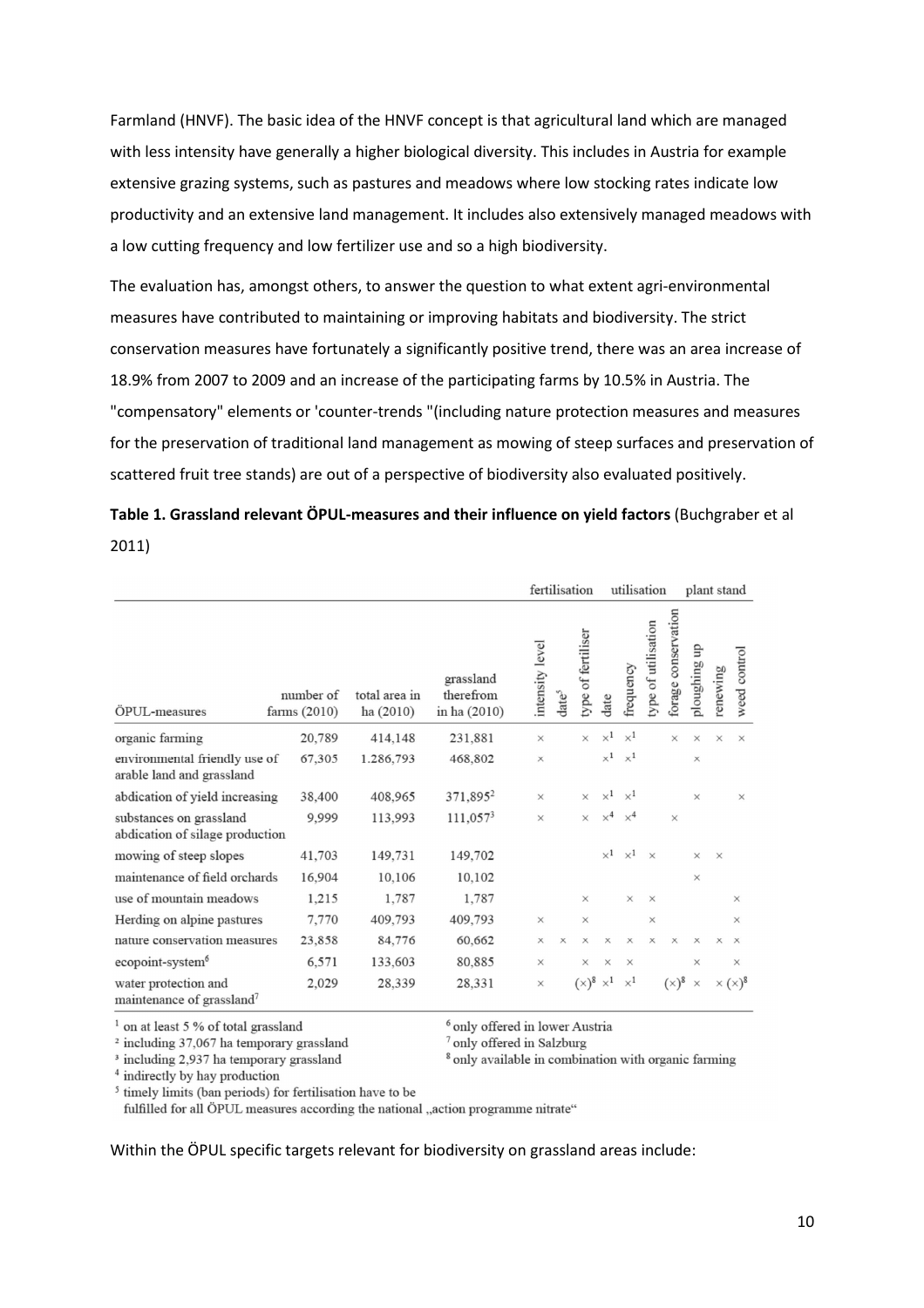Organic management. Objectives are inter alia a stronger species and habitat protection (natural sound management, conservation and maintenance of landscape elements) and an increase of biodiversity in animal and plant area by renunciation of synthetic chemical pesticides, reduced fertilizers use and a more diverse crop rotations.

Environmentally friendly use of arable and grassland surfaces (UBAG). The preservation of traditional cultural landscapes through the conservation of grassland and landscape elements (eg, natural sound management of landscape elements; installation of insect- and flower stripes and special biodiversity areas in at least 2% of arable land. In grassland there have to be at least 5% of the mowing area with only two cuts.

Abdication of silage. This should guarantee plant and animal biodiversity on grassland by late mowing.

Mowing of steep slopes. This should contribute to keep steep grasslands from forestation, to keep cultural landscapes open, to ensure plant and animal biodiversity through an annual cut of grassland and to contribute to the conservation of habitat and landscape diversity. Use of mountain meadows. This supports the preservation of a mosaic of different land usage between grazing and mowing areas, keeping cultural landscapes open below the tree line and preserving high-quality mountain meadows from forestation. Extensively used, mowed agricultural areas provide important habitats for a variety of animal and plant species. In addition, the measure contributes to the preservation of traditional local cultural landscapes and habitat diversity.

Herding on Alpine pastures. This ensures the sustainable and environmentally sound management of pastures, which on the one hand, preserve the diversity of plant and animal biodiversity and on the other preservation from forestation. Thus, the measure makes an important contribution keeping open traditional cultural landscapes, which have a high aesthetic landscape value. It attributes to nature conservation and is important in terms of water protection.

The results of the evaluation show there is a higher biodiversity (greater number of habitats and food sources) in a diverse land use (presence of various field crops, grasslands, orchards, forests). Different measures have different impacts on the biodiversity and number of habitats: targeted and "stricter" requirements have a high impact than general measures with less strict requirements. Environmentally friendly use of arable and grassland surfaces and herding on Alpine pastures are considered broad measures with high impact (Lebensministerium, 2010a: 293 ff).

11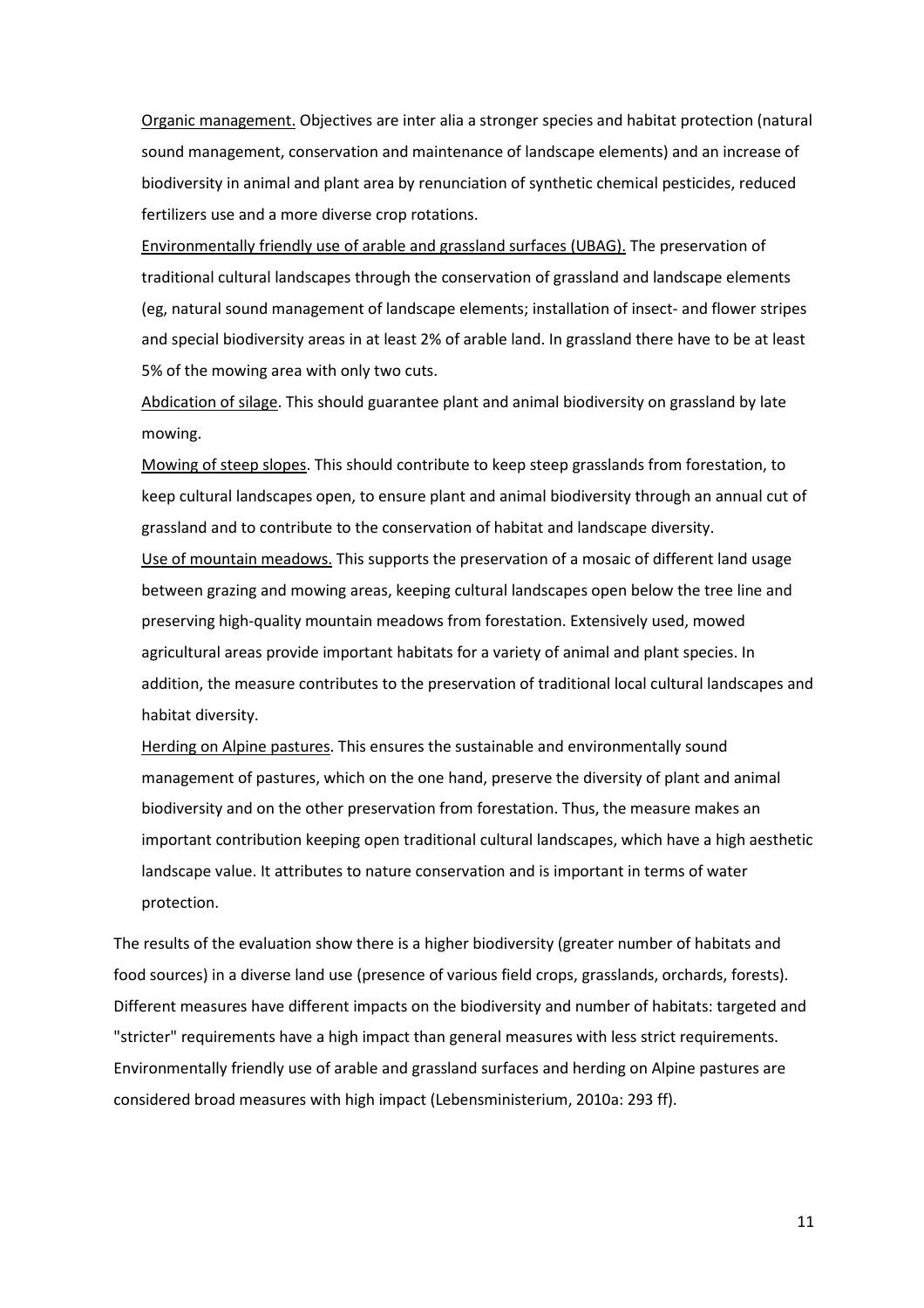## Suggestions for future governance interventions

Groier (2007) suggests a number of measures at the intersection of agricultural policy, spatial planning and nature protection on the level of regional policy. He demands a reorientation of breeding programs, from the present orientation towards high yearly milk yield towards optimizing the lifetime yield (thus including longevity) and high grass feeding the and the long term safeguarding of milk quota system (the latter will be abolished without compensation by 1.April 2015)

Groier (2007) furthermore demands support for organic farming and a territorial conversion in less favored areas in general. This could be a driver for regional development. Moreover the agrarian support policies of the second pillar should become a true element of regional development policy.

Greif et al (2005) suggest a differentiated approach to grassland governance by public institutions according to

- location and use,
- diversity of species and biodiversity as well as their importance for protection,
- a parallel consideration of socio-economic processes in order to put the changes into a correct perspective
- grassland as cultural landscape element, its value and functions
- socio-economic alternatives in the functions of grassland

Their analysis demonstrates that functions are more and more segregated and is in line with Groiers (2007) polarization thesis. As in alpine areas the farms are small and pluri-active, alternative sources of income are paramount for the preservation of grassland management and its related functions.

Kirner (2013) as well as Horvoka and Gmeiner (2012) aim to anticipate the CAP regulations until 2020 on permanent grassland systems. Kirner looks into the area payments and suggests that the results of the proposed changes favor extensive dairy and lamb production, while Hovorka and Gmeiner propose new calculations for the compensation of natural handicaps which should favor extreme mountain farming.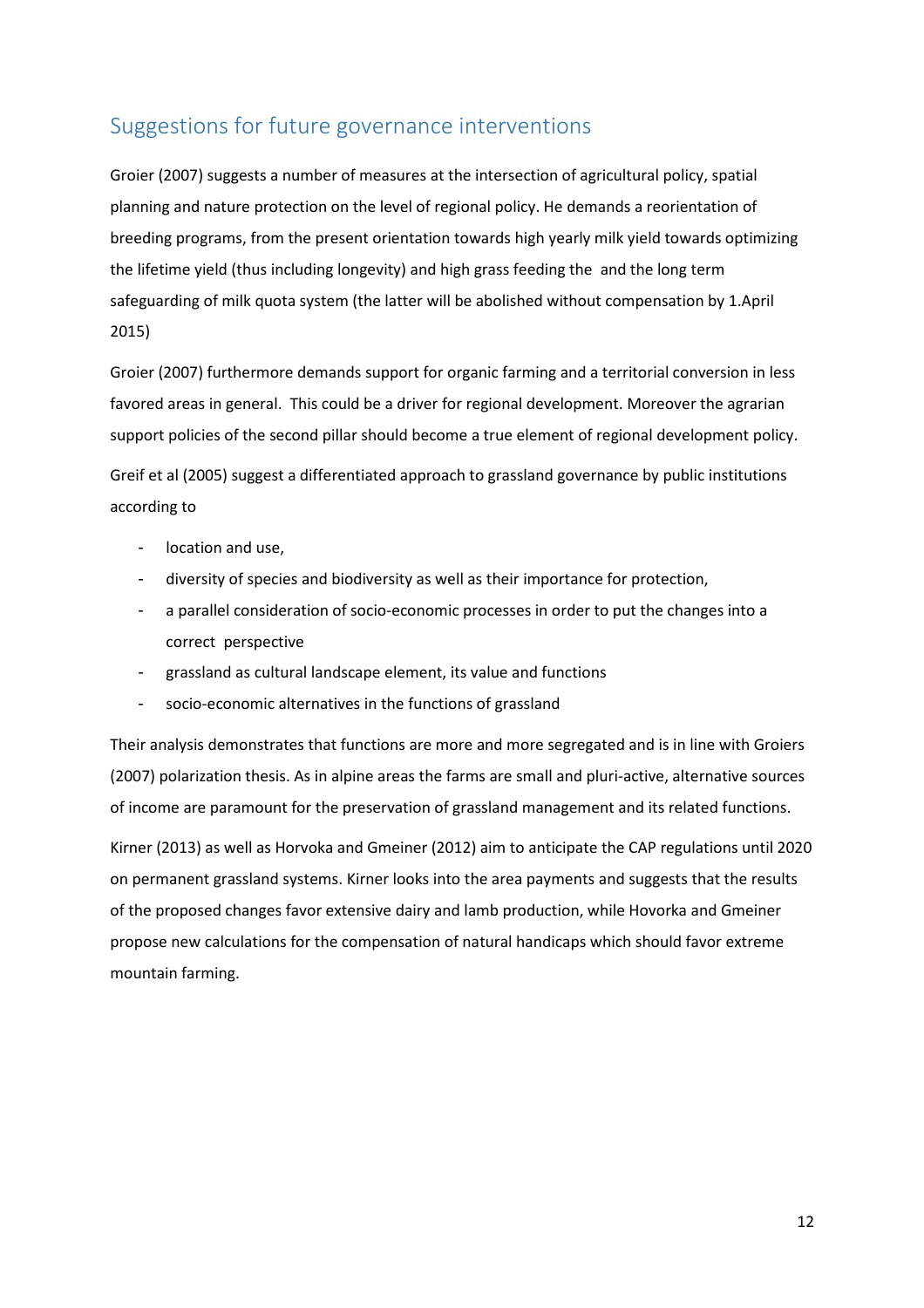## References:

BUCHGRABER, Karl SCHAUMBERGER Andreas. PÖTSCH Erich M (2011) Grassland Farming in Austria - status quo and future prospective, In: Erich M. Pötsch Bernhard Krautzer and Alan Hopkins (Eds.) Grassland Farming and Land Management Systems in Mountainous Regions. Proceedings of the 16th Symposium of the European Grassland Federation, Gumpenstein, Austria August 29th - August 31st 2011Grassland Science in Europe Vol.16. pp.:13-26

GREIF, Franz PARIZEK Thomas, PFUSTERSCHMID Sophie, WAGNER Klaus (2005) Grünland in Österreich: Bewirtschaftung - Bewahrung – Förderung Schlussbericht zum Forschungsprojekt AW/130/97 "Alpines Grünland" der Bundesanstalt für Agrarwirtschaft

Michael GROIER (2007): Permament Grassland in Change: Aspects of Grassland Farming in Austria. http://www.mtnforum.org/sites/default/files/publication/files/876.pdf (accessed 22.7.2014)

GROIER Michael (2007) Permament Grassland in Change: Aspects of Grassland Farming in Austria. www.mtnforum.org

GUGGENBERGER, Thomas RINGDORFER; Ferdinand BLASCHKE Albin, HUBER Reinhard, HASELGRÜBLER Petra (2014) Praxishandbuch zu Wiederbelebung von Almen mit Schafen. Lehrund Forschungstzentrum Raumberg Gumpenstein, Irdning

HOVORKA Gerhard und GMEINER Philipp (2012) Die Neugestaltung der Ausgleichszulage für naturbedingte Nachteile in Österreich Jahrbuch der Österreichischen Gesellschaft für Agrarökonomie, Band 21(2): 103-112. On-line verfügbar: http://oega.boku.ac.at.

HOVORKA Gerhard (2011) Die Evaluierung der Ausgleichszulage für naturbedingte Nachteile. Facts&Features Nr. 46 BABF, Wien

KIRNER Leopold (2013) Prämienmodelle für die 1. Säule im Rahmen der GAP bis 2020: mögliche Auswirkungen für typische Milchviehbetriebe in Österreich. In: Jahrbuch der Österreichischen Gesellschaft für Agrarökonomie Band 22(2): 97-106 On-line verfügbar: www.boku.ac.at/oega

LEBENSMINISTERIUM, 2012. Cross Compliance. Available at: http://www.lebensministerium.at/en/fields/agriculture/Directpayments/Crosscompliance.html [Accessed November 28, 2013].

LEBENSMINISTERIUM,, 2010a. Evaluierungsbericht 2010. Halbzeitbewertung des Österreichischen Programms für die Entwicklung des ländlichen Raums, Vienna.

LEBENSMINISTERIUM,, 2010b. Evaluierungsbericht 2010. Teil B. Bewertung der Einzelmaßnahmen, Vienna. Available at:

http://www.lebensministerium.at/land/laendl\_entwicklung/evaluierung/le\_berichte/eval.html.

OECD, 2013. Agricultural Policy Monitoring and Evaluation 2013. OECD Countries and Emerging Economies OECD Publi., OECD.